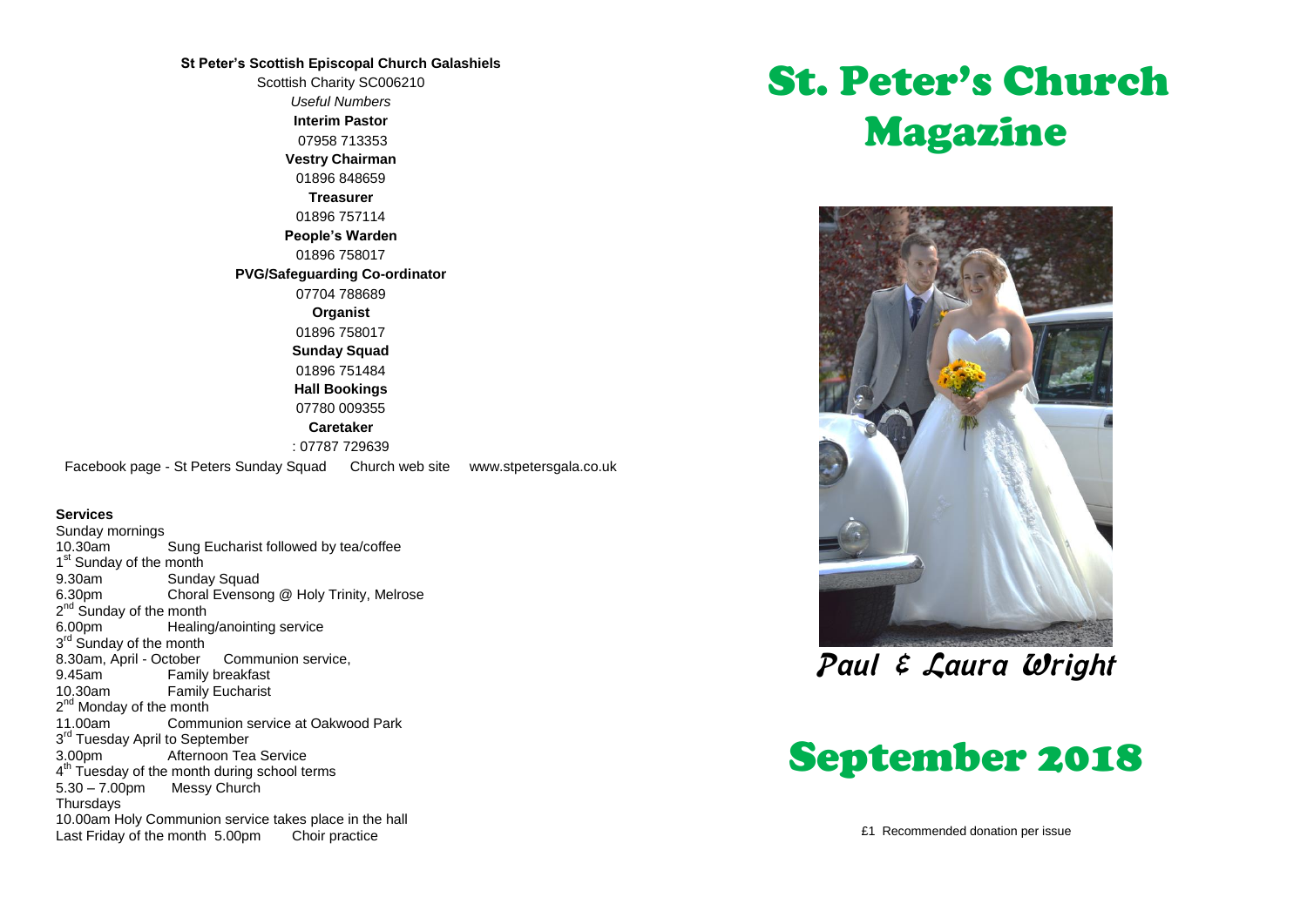#### **Shared Leadership Team**

Susan Boorman Sheena Cossar Karen Ellis John Maltman Nancy Muir Monica Reynolds

#### **Church Diary September**

| Sun 2 <sup>nd</sup>    | 10.30am Sung Eucharist, Rev Annie Naish            |
|------------------------|----------------------------------------------------|
| Tues $4th$             | 7.00pm Messy Church meeting in hall                |
|                        | 7.30pm Vestry meeting in church                    |
| Thurs 6 <sup>th</sup>  | 10am Communion Service                             |
| Fri $7th$              | 7.30pm Cursillo meeting in St Peter's              |
| Sun 9 <sup>th</sup>    | 10.30am Sung Eucharist, Rev John Evans             |
|                        | 6.00pm Healing service, Rev John Bolton            |
| Mon $10th$             | 11.00am Communion at Oakwood Park                  |
| Thurs 13 <sup>th</sup> | 10.00am Communion                                  |
| Sat 15 <sup>th</sup>   | 12.30 Soup 'n' Pud Lunch                           |
| Sun $16th$             | 8.30am Holy Communion                              |
|                        | 9.45am family breakfast                            |
|                        | 10.30 Family Harvest service,                      |
| Tues 18 <sup>th</sup>  | 3.00pm Afternoon Tea Service Rev Philip Blackledge |
| Thurs 20 <sup>th</sup> | 10.00am Communion                                  |
| Sun $23rd$             | 10.30am Sung Eucharist                             |
| Tues 25 <sup>th</sup>  | 5.30pm Messy Church                                |
| Thurs 27 <sup>th</sup> | 10.00am Communion Service                          |
| Fri $28th$             | 5.00pm Choir practice                              |
| Sun $30th$             | 10.30am Sung Eucharist, Rev Sarah Kilbey           |
|                        |                                                    |

ooooooooooooooooooooooooooooooooooooooooooooooooooooooooooooooooo



**Gardeners' Question Time in aid of St Boswells Village Hall Sunday 23rd September 2.00-4.00pm**



## **Tickets £3.00 including tea/coffee**

Put you gardening queries to a panel experts:

**George Anderson,** from the BBC's Beechgrove Garden **Sara Eno** organic gardener since childhood, botanist and naturalist **Annie Pollock** architect, landscape architect, and Associate Design Consultant Hammond Care Dementia Centre.



**Emergency Prayer Circle**

This is a group in the church which prays for people at times of special need. If you know of a member of your family or a friend facing crisis or difficulty who would be grateful of such confidential support

Call 01896 831418 or 01896 751484

Roslynn, Aimee, Darrin, Fiona, Ivy, Karina, James, Jaci, (William, Bethany,



Katie & John), Jim, Ruth, Kris, Rebecca, Steph, Emily & Holly, Sadie, Gina, Joan, Jane, Sarah, Nigel, Muhamid, Jennifer, Kevin, Claire, Sheila, John, Fred, (Katie, Stephanie, Ted, April, Finn & Joan), Caitlin & her family, the Ellis family, 6 year old Joe and his family, Kerryanne & her family, Justine, Dominique



**September Anniversary of Baptism**<br>14<sup>th</sup> Aaron Malone 16<sup>th</sup> Annabell W  $16<sup>th</sup>$  Annabell Williams



*I would like to thank all my friends in St Peter's for their good wishes, prayers, cards and visits during my stay in hospital and the Waverley Care Home. It is wonderful to belong to such a caring and loving church family. I am now home and progressing well.*

*Enid.*



**The Afternoon Tea Communion Service** is open to all members of our congregation. Do come along if you can and meet with some of the folk who are unable to get to regular services.

A good time to catch up with friends

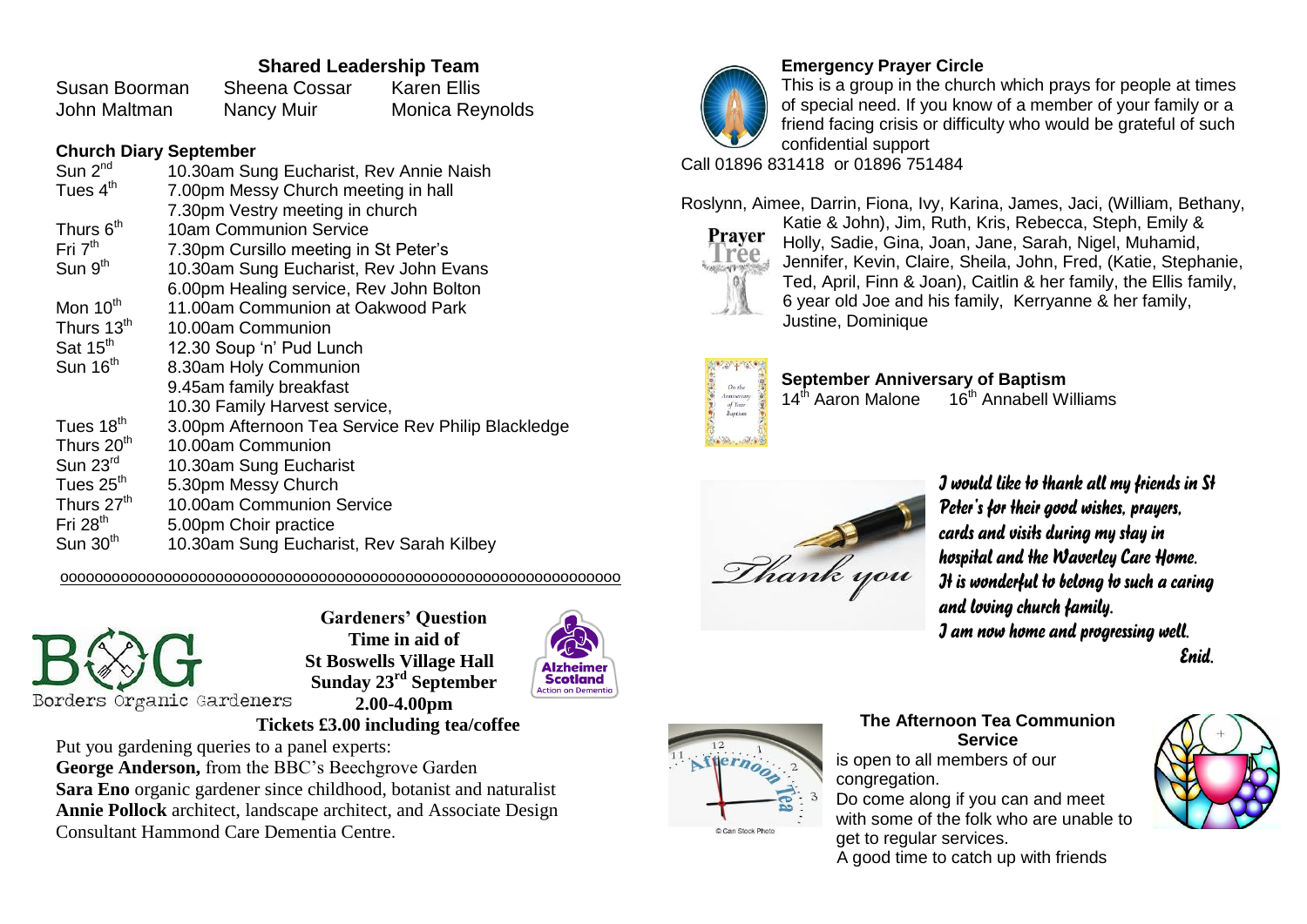

We started selling books in July 2016. Since then we have made £445.93. This includes sales of bookmarks and plants. Enid has made some more bookmarks which are on the back shelf beside the books.

Thank you for all your support and do keep reading.

Ethel & Yvonne



Do you know that there are shelves at the back containing the church library from which you can borrow books? There are religious books for adults and children. They are under the music centre.

ooooooooooooooooooooooooooooooooooooooooooooooooooooooooo What fun we had!!



#### **Cursillo Weekend #66**

Cursillo weekend #66 took place last month in Kinnoull, Perth at a Redemptorist monastery. Cursillo is a Spanish word and it means



a short course. It focuses on showing Christian laypeople how to become effective Christian leaders, normally over the course of 3 days. Our course was shortened by a day because we couldn't get into Kinnoull until Friday afternoon. The weekend includes 15 talks called Rollos, which are given by members of the team, both lay and ordained. On team we had 15 members, who all have very specific tasks to do. I was lay rector (I was in charge), Duncan was one of our two spiritual advisers, Rosemary was Head Gofor (they go for this , they go for that!!), Elspeth was Rollo room gofor (she had to make sure everything was ready in that room for the various activities and lastly but by no means least, Wendy was a table leader. Her function was to get to know the participants at her table and encourage them to speak at discussion times. We had 9 participants, one from our church- David Bell. We had 4 from Dumbarton, 1 from North Berwick and 4 from Inverurie.



As no-one had tried a shorter weekend before, we were the guinea pigs. I think it worked really well. We had our 15 talks, 5 meditations and 2 Eucharists. There were 3 reasons why I think this weekend went well.

*Nancy*

- 1. I had an excellent team, who all pulled together and did what they were supposed to do but helped out if someone needed another pair of hands.
- 2. We had people round the world praying for us. I had a card from a couple in New Zealand.
- 3. Above all, we had God working in us and through us.

If you want to find out more about Cursillo, then ask Karen, Susan, Shirley, Elspeth, Wendy, Sheena, Judy or myself. If you want to know what it was like as a new member of Cursillo, ask David.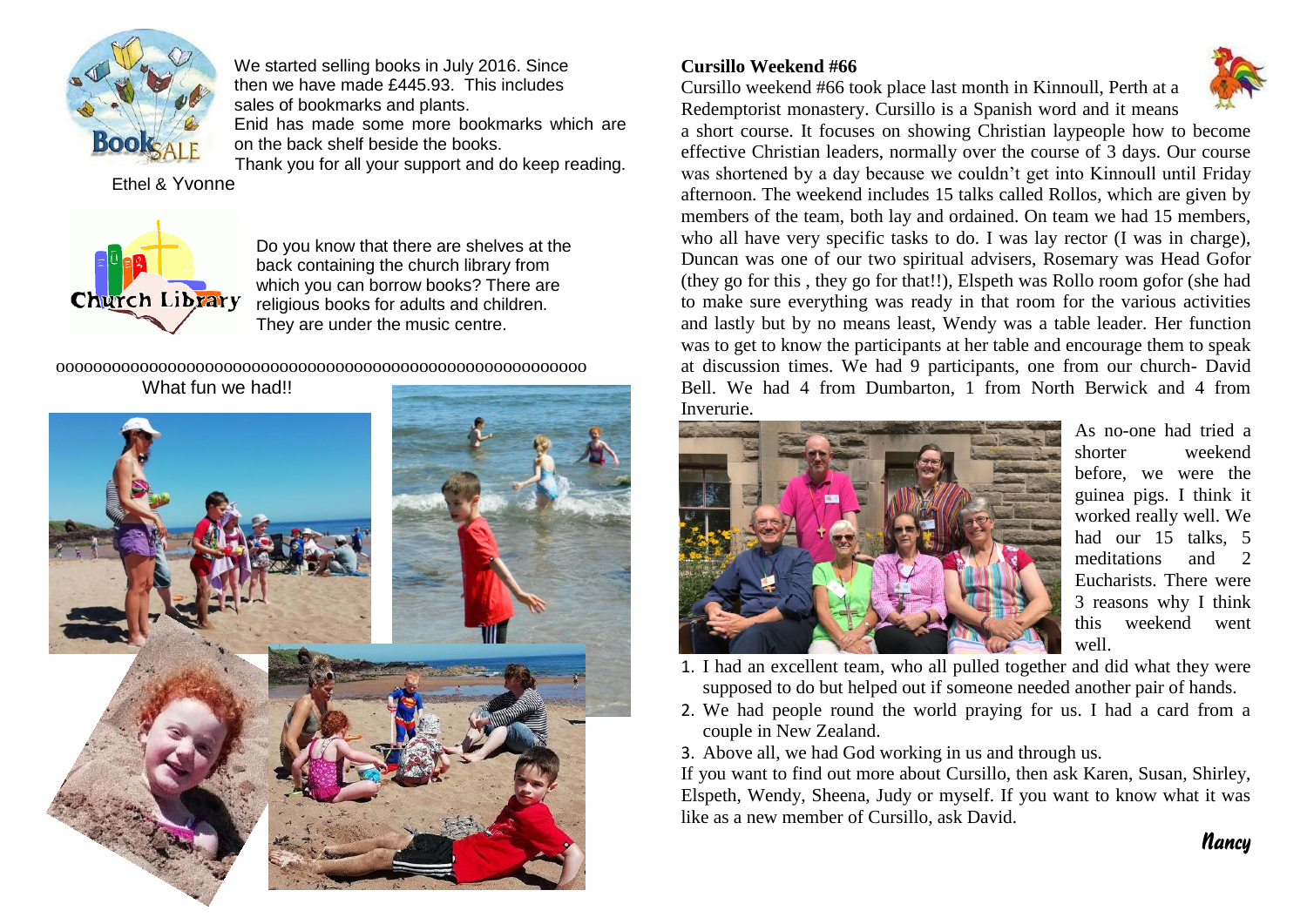

#### **NYBBS Summer Course 2018**

This year I attended the NYBBS Summer Course which is held at Strathallan School. The course is run by SBBA (Scottish Brass band Association) alongside NYBBS

(National Youth Brass Band of Scotland ) .The course ran three separate bands: The National Children's Band of Scotland; The National Reserve Band of Scotland and The National Youth Brass Band of Scotland. Each band caters to different ages and abilities up to the age of 22. Each band has its own conductor and tutors who provide expert advice and experience. They are a crucial part of the course as they allow you to have personal feed back to help you improve. This year I was very fortunate to be part of the Reserve Band with its conductor John Boax and horn tutor Sandy Coffin. They both gave me great advice to improve both my playing and mindset.

The course lasts a week and it is jammed packed with rehearsals, sectionals and a variety of activities. We rehearsed approximately six and a half hours a day plus extra practice if needed, which means you are truly knackered by the end of the week! Everyday there were activities such as rounders and swimming to take part in too. The house staff made sure we had all the niceties like thousands of slices of toast and endless gallons of juice, they really did make it feel like a home away from home.

The NYBBS course is designed to challenge you as well as enhance your playing abilities. It promotes a hard-working attitude and growth mindset. At the end of the week each band puts on a concert for friends and family where we play the pieces we have been working on and the awards are given out. The awards available in the Reserve Band are best section, best student, and promotions to the National Youth Brass band of Scotland. Very unexpectedly I was given an automatic promotion to the National Youth Brass Band of Scotland which means I will be joining them next summer. I received this because I displayed hard work and dedication, I encouraged my section and I improved my playing by listening and evaluating. I thoroughly enjoyed my time at NYBBS and I can't wait to go back next year. Rosie McLeman

murderer (and my team won again!). It was a lot of fun. On Thenesday (it was Wednesday but did the things we were meant to do on Thursday!), we had the film night we watched "Paddington 2". On Wursday (it was Thursday but did everything we were meant to do on Wednesday!!), it was the disco where there



was lots of dancing and singing. On Friday, it was the talent show where lots of secret talents were shown to everyone. At the talent show me and my friends did a skit of 'The Jeremy Kyle Show' and we called it 'The Glenemy Kyle Show' it was so much fun.



Every day there were lots of activities to choose from like: the scavenger hunt, combat training, spy spa, capture the flag, nail art etc. my favourite activity was film making. I film making we made up a concept and then acted it out. My group did a skit on 'Love Island' called 'Glen Island'. It was so funny.



I had such amazing week back at Glen and hope to be given the opportunity to go again next year. I have found my second home at Glen. Everyone is such a big family and we are all really close. I would like to thank the vestry and the congregation for their kindness in helping me to get there.

Freya McLeman

### **God works things out on HIS timetable to bring the best results for US**

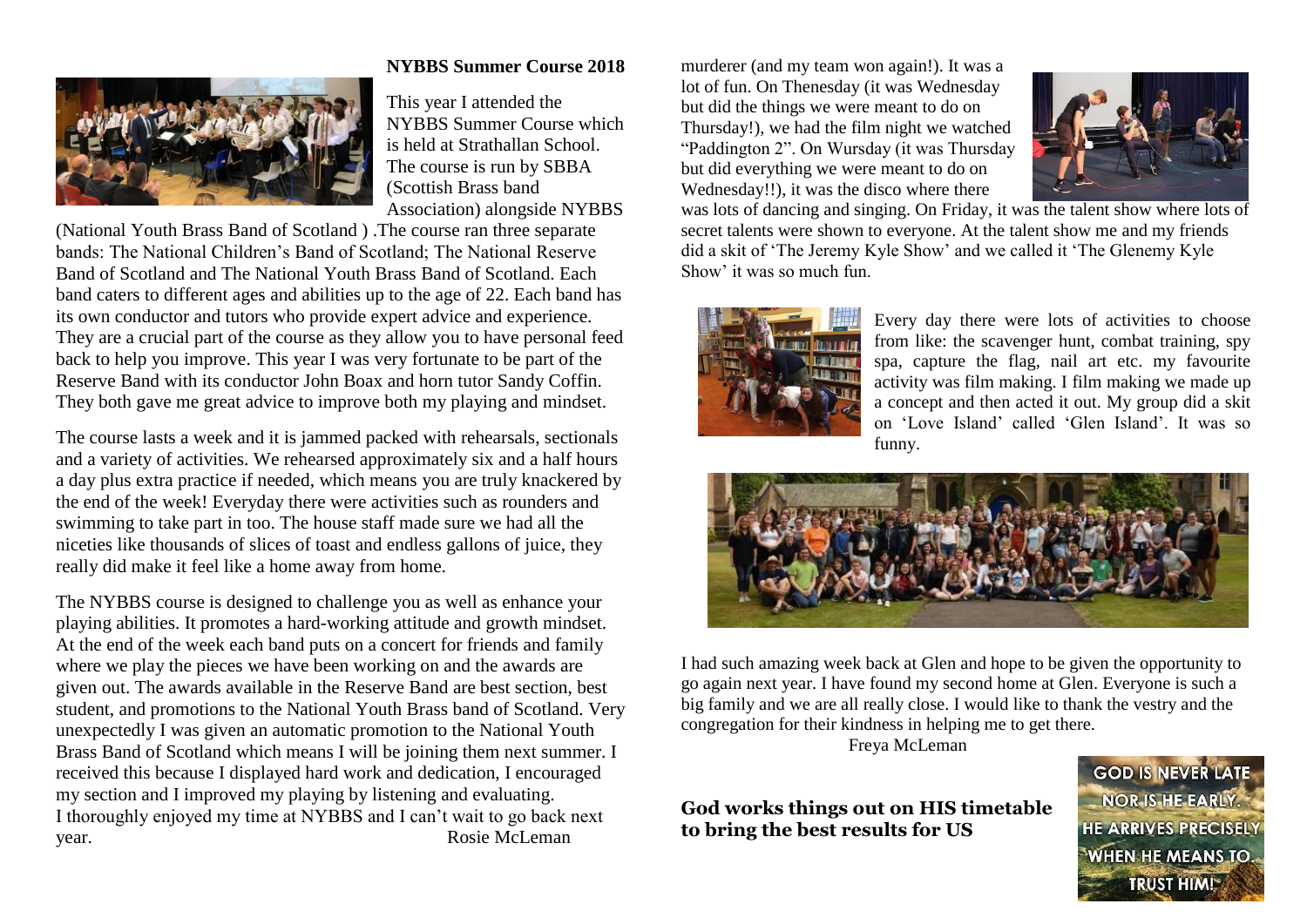#### **Glen '18**



For the second year in a row I went to the Scottish Episcopal Church Youth Camp at Glenalmond College. The theme of Glen this year was 24/7.365

Yesterday, Today & Forever with a sub theme of Spies. I went back to Glen this year to see all my best friends and to rekindle my faith. This year I met even more people and created friendships that will last a lifetime. This year in my house group (Szabo) there were a lot of new delegates which meant a lot of new friends. Throughout the week my house group became closer and they are all like my brothers and sisters now.

Each day of the week we have a worship which is given to a house group to organise and run. My house group was given the Friday evening. We based our worship on the story of the good Samaritan as the theme of the day was 'Helping in the community'. We decided to base the worship in the chapel. We did a few readings and we acted out the story of the good Samaritan. Each worship there is an interactive prayer and we decided to involve the camps prayer tree. We gave everyone a piece of paper to write a prayer on and then fold it into anything they wanted to. We then asked them to place their foldedup paper on the prayer tree.

Unfortunately, this year a bug was going around campus and sent 4 delegates and 2 leaders home ill which changed the format of the week a bit. We switched around everything on Wednesday and Thursday, so the people sent



home ill could enjoy the amble as well.

The amble this year was a crystal maze around the campus of Glenalmond College. We were set different activities such as: blind folded maze, code cracker, laser beams and it all ended in a huge water

fight. The amble is always the best part of the week.

Each night there was a social activity for everyone to join in with. On Sunday, we had Spy training, which was a competition in groups to see who were the best teamworking spies (and my team won). On Monday, we had the ceilidh which was so much fun. On Tuesday, we had a murder mystery where we had to figure out who was the



### **Brother Lawrence (1611 to 1691)**

Lay Brother of the Carmelite Order in Paris

Brother Lawrence was born Nicolas Herman of Lorraine to humble parents. He grew up to be a soldier and later a footman for a notable French Family.

Although claiming he had no special gifts he developed a great life changing sense of spirituality at the age of eighteen. On a midwinter day he observed a dry, leafless, tree standing gaunt against the snow. He thought about the wonderful changes that tree would experience as spring unfolded into summer. The bare branches becoming reclothed with leaves in the glory of the sunshine. He felt an overwhelming sense of the knowledge and love of God. After this soul enlightening experience he pledged himself to constantly walk in

God's presence throughout his life. Nicholas Herman was a great awkward, clumsy, man who broke many things.

Although far from being a 'theologian' his profound love of God in all things led him to join the Carmelite monastery as a Lay Brother. At the age of fifty five he became 'Brother



Lawrence'. His menial duties were allocated to the kitchen area. He felt that there he would be made to smart in God's eyes for his awkwardness and all his faults. He felt he should sacrifice his life to God and deny himself all the pleasures he had once enjoyed. He really thought he should be damned and he reasoned and wrote about this. He said "I did not engage in a religious life but for the love of God and I have endeavoured to act only for Him. Whatever becomes of me, whether I be lost or saved, I will always continue to act purely for the love of God. I shall hold this good until at last in death I shall have done all that is in me to love him" He was tortured for four years by these thoughts, during which he suffered much. He came through this agony and passed the rest of his life in perfect liberty and continual joy It does not take much imagination to think of all the hard work and the physical exhaustion of working in a kitchen serving the whole monastery in those days.